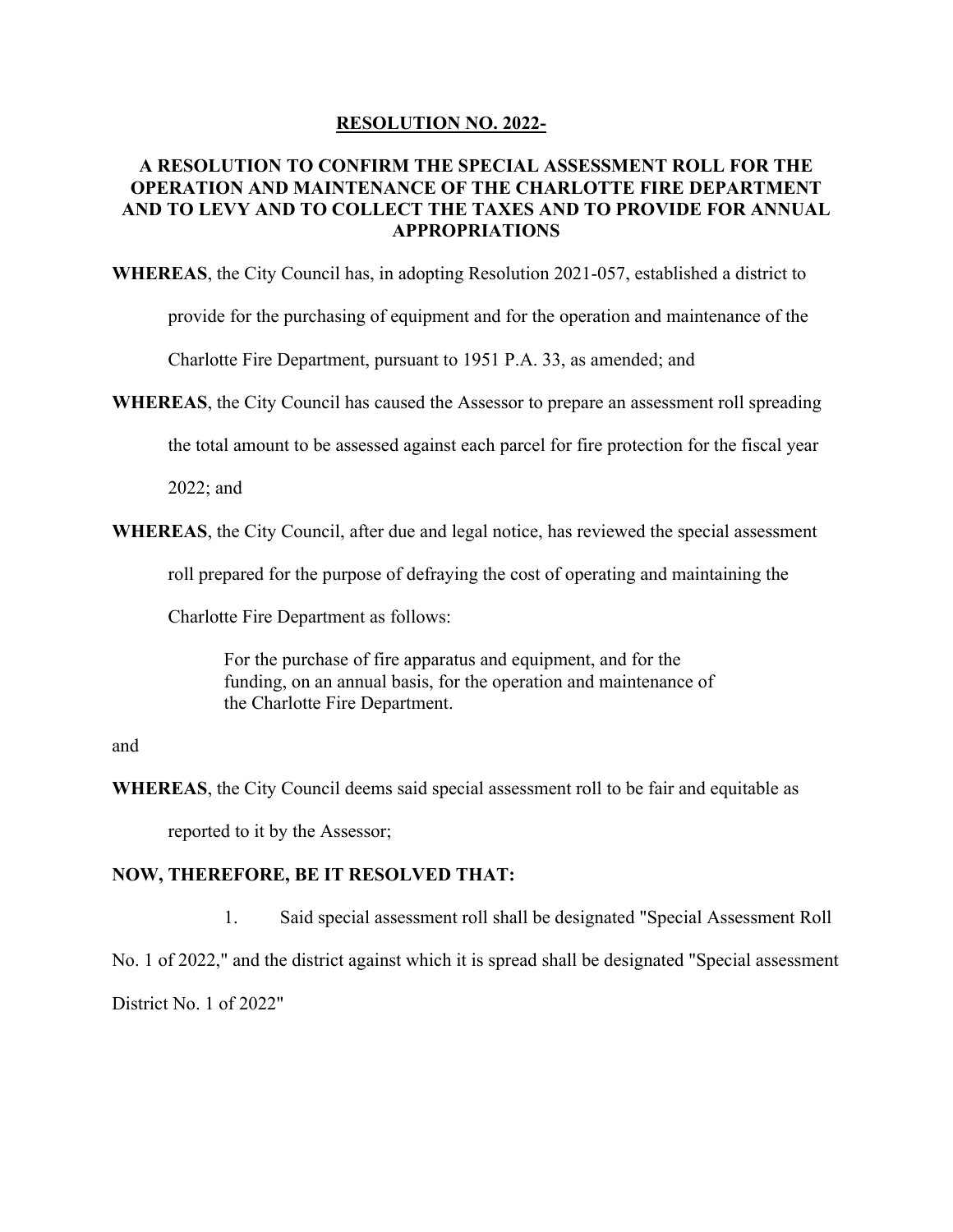2. Said Special Assessment Roll No. 1 of 2022 in the amount of \$885,034.00, as prepared and reported to the City Council, shall be and the same is hereby confirmed.

 3. The special assessment will defray eighty-five percent (85%) of the estimated cost of \$1,041,221.00 for the City's portion of the fire protection services. Each property subject to the assessment shall be assessed 3.805 mills per annum. The first 1.805 mills shall be collected on the July 2022 tax roll and the remaining 2 mills shall be collected on the December 2022 tax roll.

 4. The assessments made in special assessments roll are hereby ordered and directed to be collected, and the City Clerk shall deliver said special assessment roll to the City Treasurer, with his warrants attached, commanding the Treasurer to collect the assessments therein in accordance with the directions of the City Council with respect thereto, and the Treasurer is directed to collect the amounts assessed as the same become due.

 5. The City Council may appropriate annually that sum necessary for the maintenance and operation of the fire department, as provided by law.

 6. All resolutions and parts of resolutions insofar as they conflict with the provisions of this resolution be and the same hereby are rescinded.

AYES: Members

NAYS: Members

**RESOLUTION DECLARED ADOPTED.**

Mary LaRocque, City Clerk

2